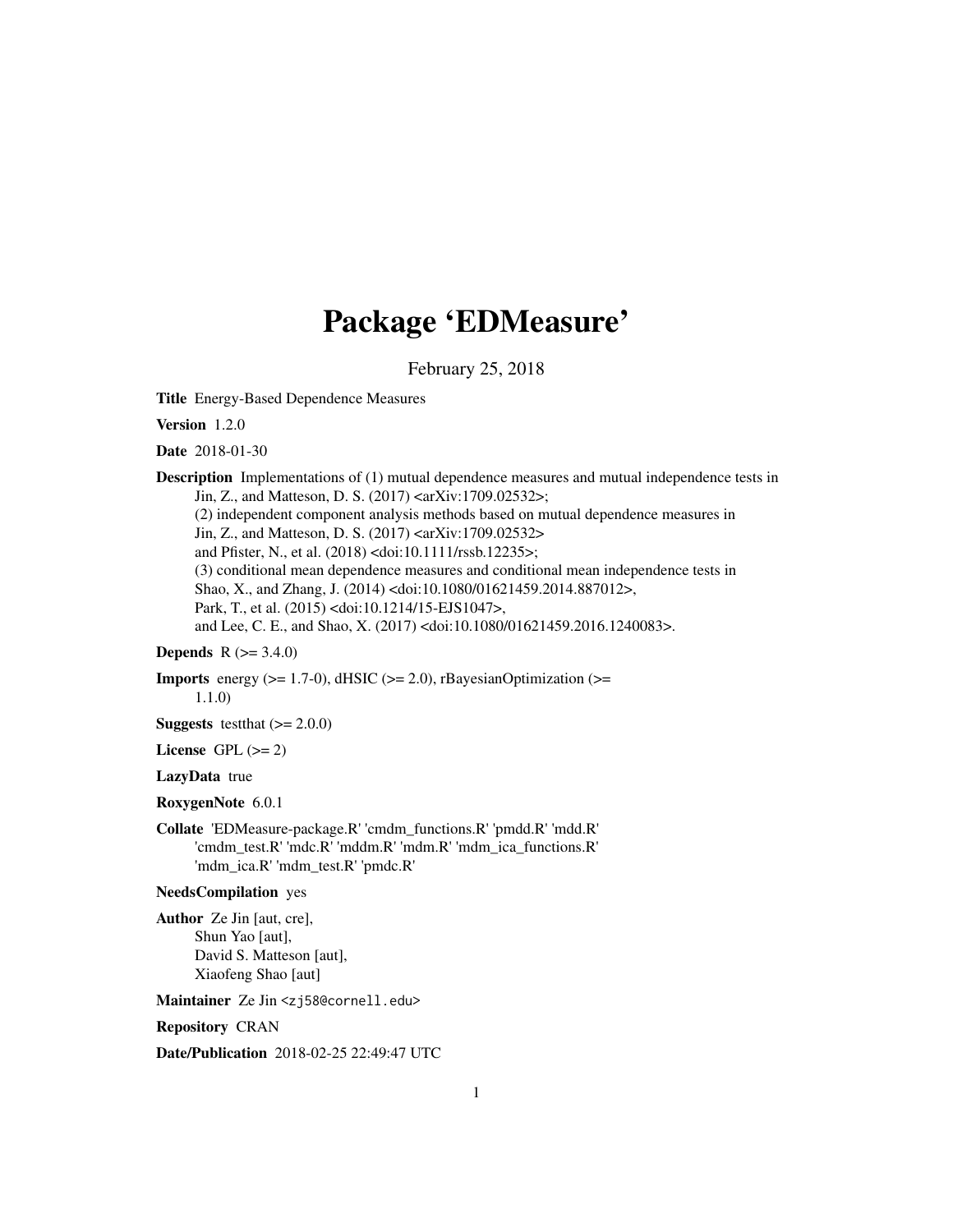### <span id="page-1-0"></span>R topics documented:

EDMeasure-package *Energy-Based Dependence Measures*

#### Description

EDMeasure: A package for energy-based dependence measures

#### Details

The EDMeasure package provides measures of mutual dependence and tests of mutual independence, independent component analysis methods based on mutual dependence measures, and measures of conditional mean dependence and tests of conditional mean independence.

The three main parts are:

- mutual dependence measures via energy statistics
	- measuring mutual dependence
	- testing mutual independence
- independent component analysis via mutual dependence measures
	- applying mutual dependence measures
	- initializing local optimization methods
- conditional mean dependence measures via energy statistics
	- measuring conditional mean dependence
	- testing conditional mean independence

#### Mutual Dependence Measures via Energy Statistics

#### Measuring mutual dependence

The mutual dependence measures include:

- asymmetric measure  $\mathcal{R}_n$  based on distance covariance  $\mathcal{V}_n$
- symmetric measure  $S_n$  based on distance covariance  $V_n$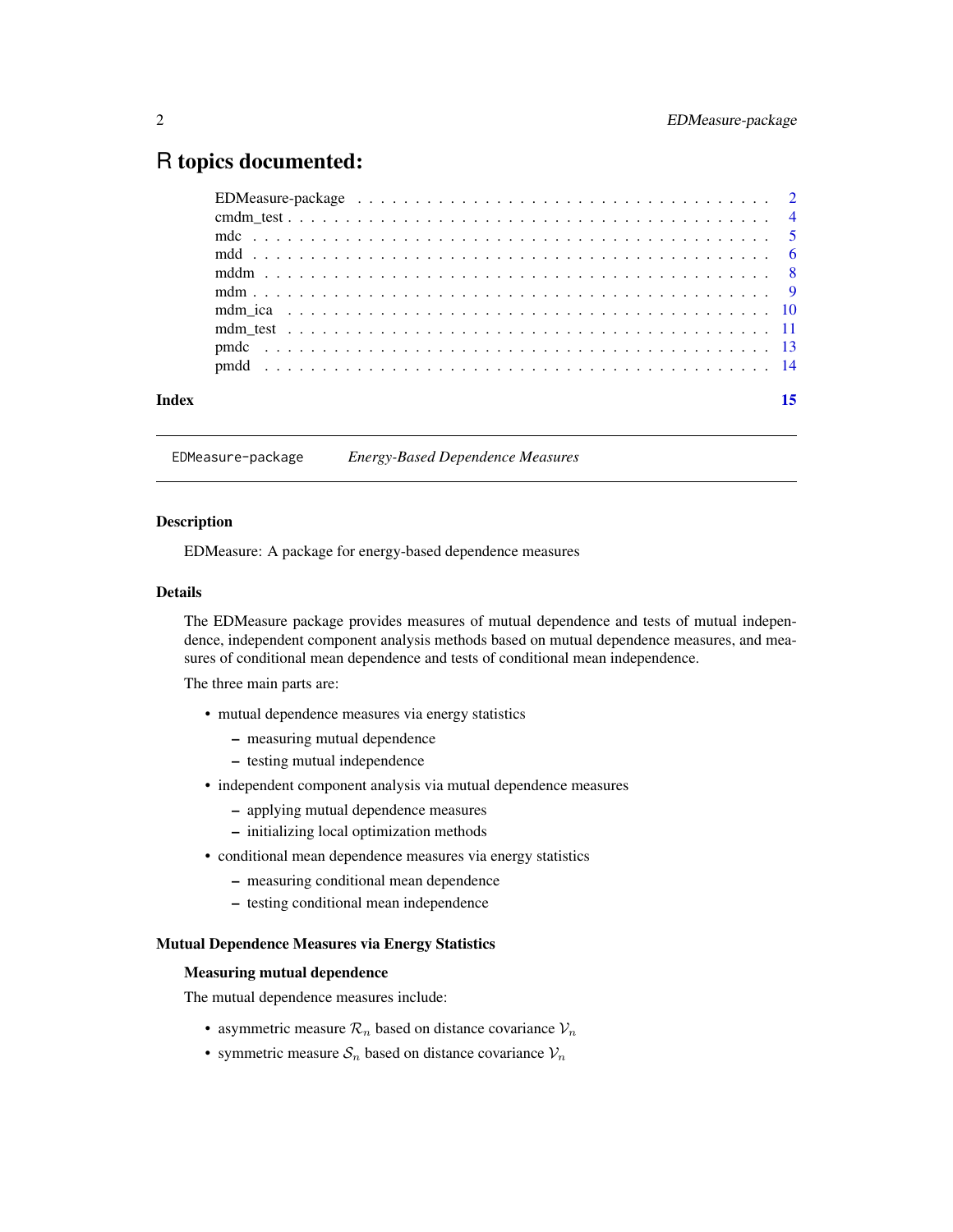#### EDMeasure-package 3

- complete measure  $\mathcal{Q}_n$  based on complete V-statistics
- simplified complete measure  $\mathcal{Q}_n^*$  based on incomplete V-statistics
- asymmetric measure  $\mathcal{J}_n$  based on complete measure  $\mathcal{Q}_n$
- simplified asymmetric measure  $\mathcal{J}_n^*$  based on simplified complete measure  $\mathcal{Q}_n^*$
- symmetric measure  $\mathcal{I}_n$  based on complete measure  $\mathcal{Q}_n$
- simplified symmetric measure  $\mathcal{I}_n^*$  based on simplified complete measure  $\mathcal{Q}_n^*$

#### Testing mutual independence

The mutual independence tests based on the mutual dependence measures are implemented as permutation tests.

#### Independent Component Analysis via Mutual Dependence Measures

#### Applying mutual dependence measures

The mutual dependence measures include:

- distance-based energy statistics
	- asymmetric measure  $\mathcal{R}_n$  based on distance covariance  $\mathcal{V}_n$
	- symmetric measure  $S_n$  based on distance covariance  $V_n$
	- simplified complete measure  $\mathcal{Q}_n^*$  based on incomplete V-statistics
- kernel-based maximum mean discrepancies
	- d-variable Hilbert–Schmidt independence criterion  $dHSLC_n$  based on Hilbert–Schmidt independence criterion  $HSLC_n$

#### Initializing local optimization methods

The initialization methods include:

- Latin hypercube sampling
- Bayesian optimization

#### Conditional Mean Dependence Measures via Energy Statistics

#### Measuring conditional mean dependence

The conditional mean dependence measures include:

- conditional mean dependence of Y given X
	- martingale difference divergence
	- martingale difference correlation
	- martingale difference divergence matrix
- conditional mean dependence of Y given X adjusting for the dependence on Z
	- partial martingale difference divergence
	- partial martingale difference correlation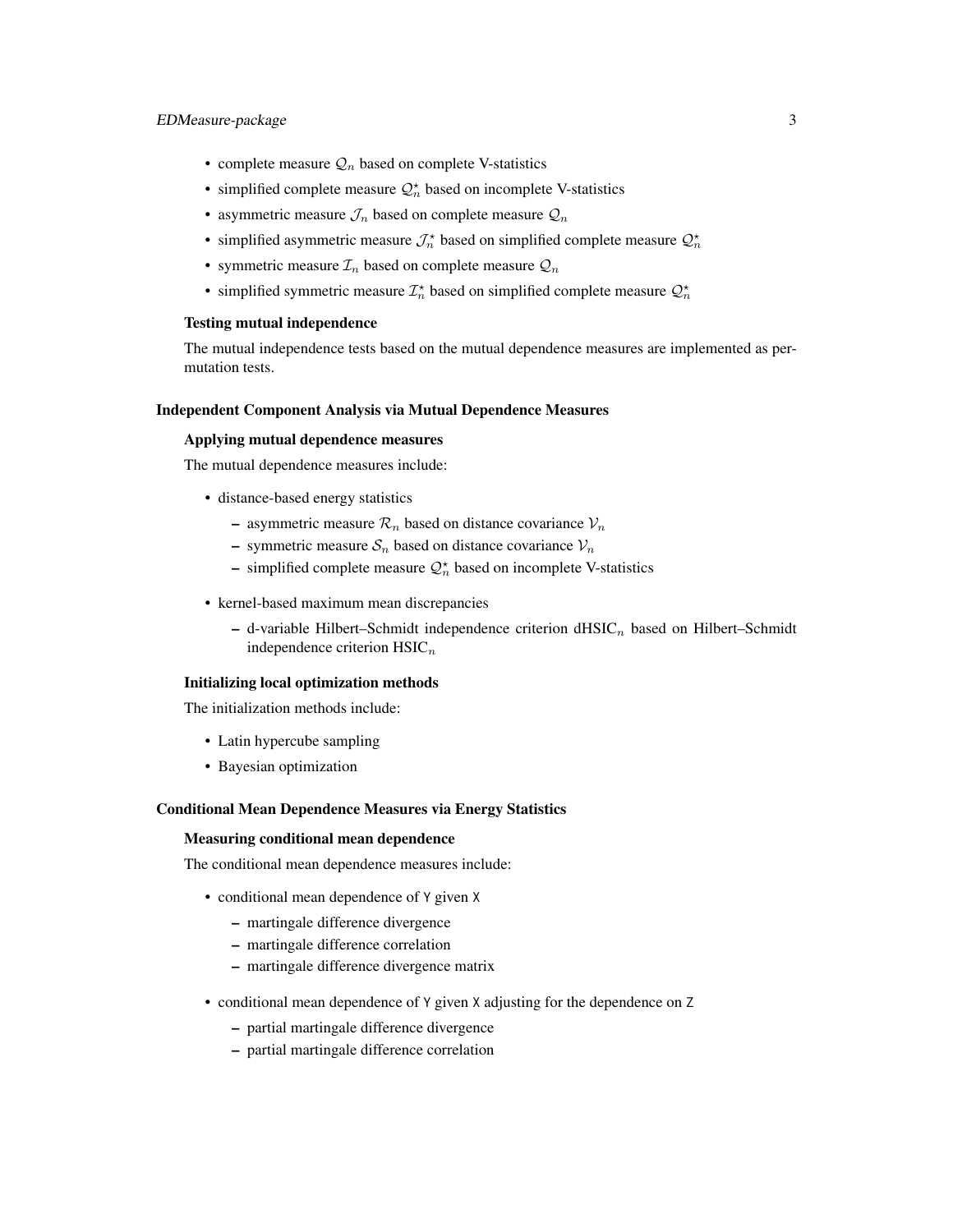#### <span id="page-3-0"></span>Testing conditional mean independence

The conditional mean independence tests include:

- conditional mean independence of Y given X conditioning on Z
	- martingale difference divergence under a linear assumption
	- partial martingale difference divergence

The conditional mean independence tests based on the conditional mean dependence measures are implemented as permutation tests.

#### Author(s)

Ze Jin <zj58@cornell.edu>, Shun Yao <shunyao2@illinois.edu>, David S. Matteson <matteson@cornell.edu>, Xiaofeng Shao <xshao@illinois.edu>

cmdm\_test *Conditional Mean Independence Tests*

#### Description

cmdm\_test tests conditional mean independence of Y given X conditioning on Z, where each contains one variable (univariate) or more variables (multivariate). All tests are implemented as permutation tests.

#### Usage

cmdm\_test(X, Y, Z, num\_perm =  $500$ , type = "linmdd", compute = "C", center =  $"U"$ )

#### Arguments

| X        | A vector, matrix or data frame, where rows represent samples, and columns<br>represent variables.                          |
|----------|----------------------------------------------------------------------------------------------------------------------------|
| Y        | A vector, matrix or data frame, where rows represent samples, and columns<br>represent variables.                          |
| 7        | A vector, matrix or data frame, where rows represent samples, and columns<br>represent variables.                          |
| num_perm | The number of permutation samples drawn to approximate the asymptotic dis-<br>tributions of mutual dependence measures.    |
| type     | The type of conditional mean dependence measures, including                                                                |
|          | • linmdd: martingale difference divergence under a linear assumption;<br>• pmdd: partial martingale difference divergence. |
| compute  | The computation method for martingale difference divergence, including                                                     |
|          | • C: computation implemented in C code;                                                                                    |
|          | • R: computation implemented in R code.                                                                                    |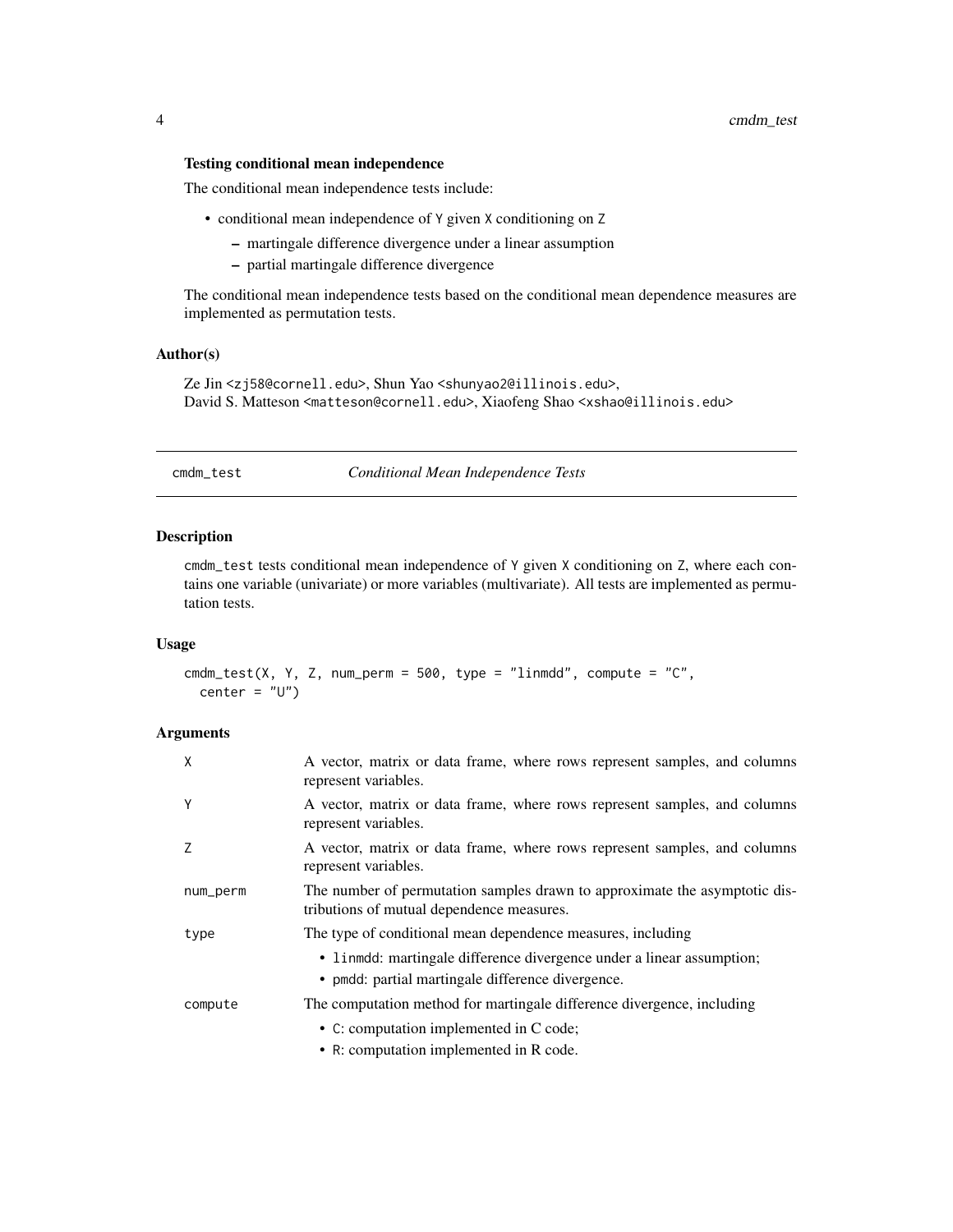<span id="page-4-0"></span>

| center | The centering approach for martingale difference divergence, including |
|--------|------------------------------------------------------------------------|
|        | • U: U-centering which leads to an unbiased estimator;                 |
|        | • D: double-centering which leads to a biased estimator.               |
|        |                                                                        |

### Value

| emdm test returns a list including the following components: |                                                        |  |
|--------------------------------------------------------------|--------------------------------------------------------|--|
| stat                                                         | The value of the conditional mean dependence measure.  |  |
| dist                                                         | The p-value of the conditional mean independence test. |  |

#### References

Shao, X., and Zhang, J. (2014). Martingale difference correlation and its use in high-dimensional variable screening. Journal of the American Statistical Association, 109(507), 1302-1318. [http:](http://dx.doi.org/10.1080/01621459.2014.887012) [//dx.doi.org/10.1080/01621459.2014.887012](http://dx.doi.org/10.1080/01621459.2014.887012).

Park, T., Shao, X., and Yao, S. (2015). Partial martingale difference correlation. Electronic Journal of Statistics, 9(1), 1492-1517. <http://dx.doi.org/10.1214/15-EJS1047>.

#### Examples

```
## Not run:
# X, Y, Z are vectors with 10 samples and 1 variable
X \leftarrow \text{norm}(10)Y \leftarrow \text{norm}(10)Z \leftarrow \text{rnorm}(10)cmd_test(X, Y, Z, type = "limmdd")# X, Y, Z are 10 x 2 matrices with 10 samples and 2 variables
X \leq - matrix(rnorm(10 * 2), 10, 2)
Y \leq - matrix(rnorm(10 * 2), 10, 2)
Z \leq - matrix(rnorm(10 * 2), 10, 2)
cmdm_test(X, Y, Z, type = "pmdd")## End(Not run)
```
mdc *Martingale Difference Correlation*

#### Description

mdc measures conditional mean dependence of Y given X, where each contains one variable (univariate) or more variables (multivariate).

#### Usage

 $mdc(X, Y, center = "U")$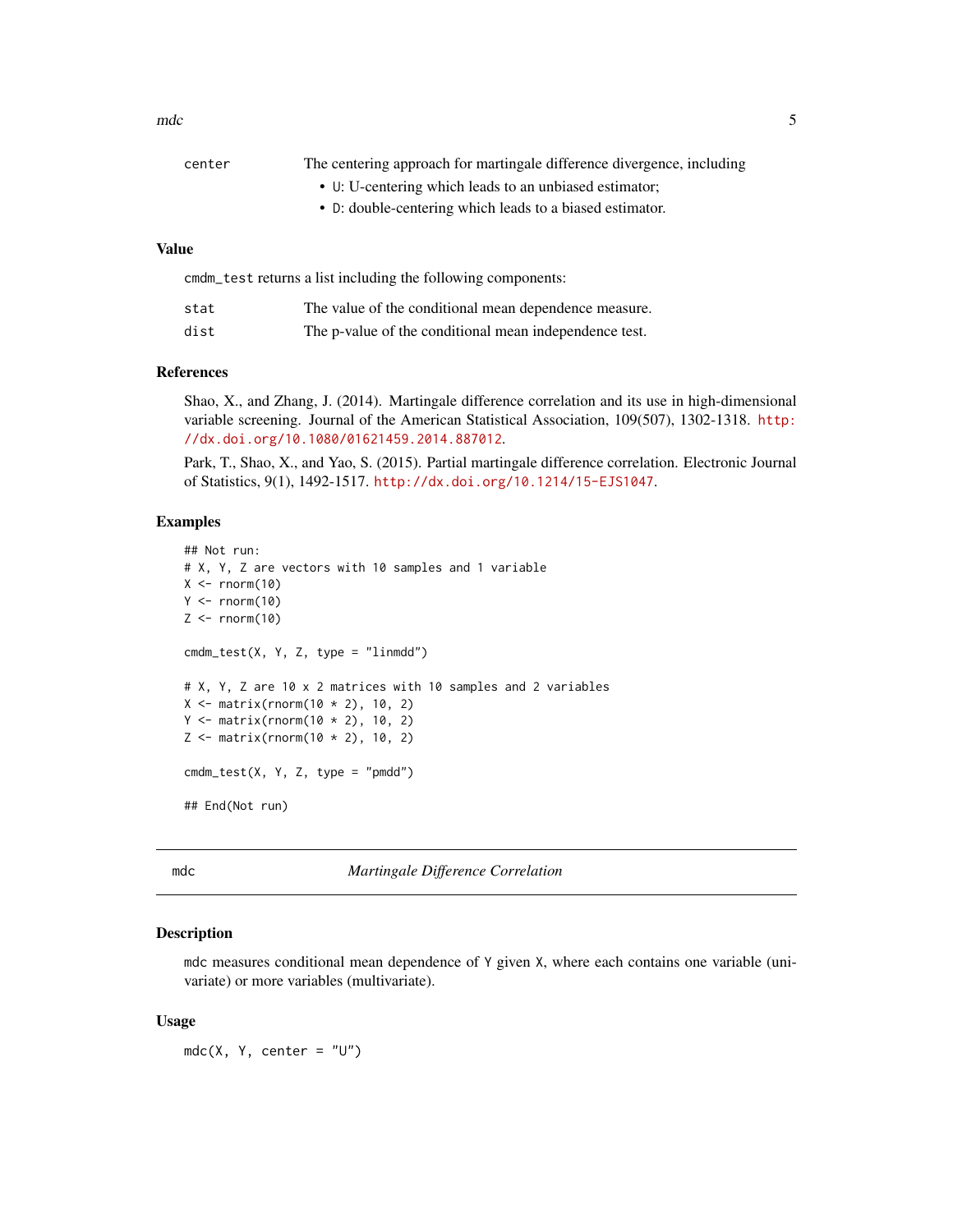#### <span id="page-5-0"></span>**Arguments**

|        | A vector, matrix or data frame, where rows represent samples, and columns<br>represent variables. |
|--------|---------------------------------------------------------------------------------------------------|
| Y      | A vector, matrix or data frame, where rows represent samples, and columns<br>represent variables. |
| center | The approach for centering, including                                                             |
|        | • U: U-centering which leads to an unbiased estimator;                                            |
|        | • D: double-centering which leads to a biased estimator.                                          |

#### Value

mdc returns the squared martingale difference correlation of Y given X.

#### References

Shao, X., and Zhang, J. (2014). Martingale difference correlation and its use in high-dimensional variable screening. Journal of the American Statistical Association, 109(507), 1302-1318. [http:](http://dx.doi.org/10.1080/01621459.2014.887012) [//dx.doi.org/10.1080/01621459.2014.887012](http://dx.doi.org/10.1080/01621459.2014.887012).

Park, T., Shao, X., and Yao, S. (2015). Partial martingale difference correlation. Electronic Journal of Statistics, 9(1), 1492-1517. <http://dx.doi.org/10.1214/15-EJS1047>.

#### Examples

```
# X, Y are 10 x 2 matrices with 10 samples and 2 variables
X \leq - matrix(rnorm(10 * 2), 10, 2)
Y \le - matrix(rnorm(10 * 2), 10, 2)
mdc(X, Y, center = "U")mdc(X, Y, center = "D")
```
mdd *Martingale Difference Divergence*

#### Description

mdd measures conditional mean dependence of Y given X, where each contains one variable (univariate) or more variables (multivariate).

#### Usage

 $mdd(X, Y, compute = "C", center = "U")$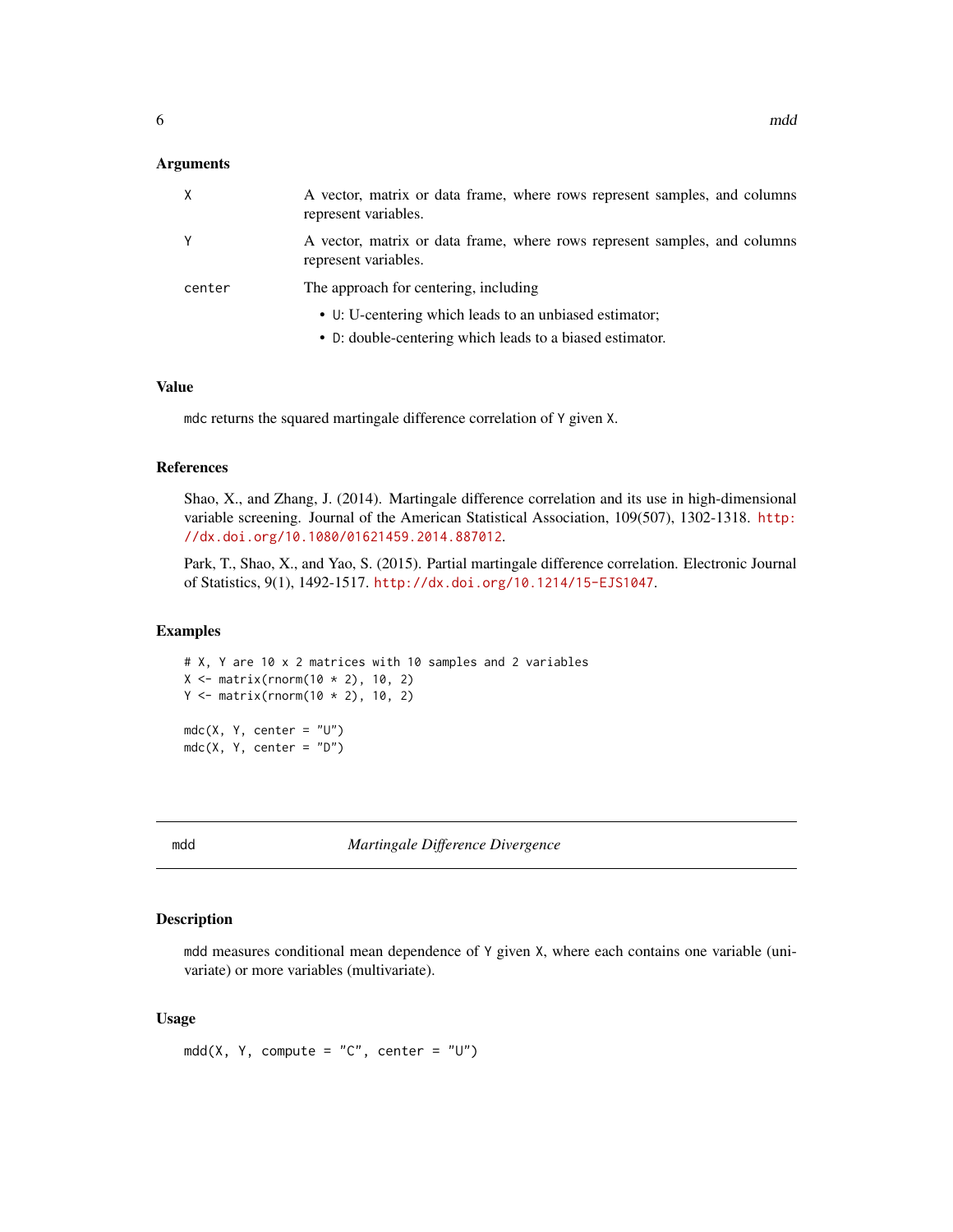#### mdd 77

#### Arguments

| X       | A vector, matrix or data frame, where rows represent samples, and columns<br>represent variables. |
|---------|---------------------------------------------------------------------------------------------------|
| Υ       | A vector, matrix or data frame, where rows represent samples, and columns<br>represent variables. |
| compute | The method for computation, including                                                             |
|         | • C: computation implemented in C code;                                                           |
|         | • R: computation implemented in R code.                                                           |
| center  | The approach for centering, including                                                             |
|         | • U: U-centering which leads to an unbiased estimator;                                            |
|         | • D: double-centering which leads to a biased estimator.                                          |

#### Value

mdd returns the squared martingale difference divergence of Y given X.

#### References

Shao, X., and Zhang, J. (2014). Martingale difference correlation and its use in high-dimensional variable screening. Journal of the American Statistical Association, 109(507), 1302-1318. [http:](http://dx.doi.org/10.1080/01621459.2014.887012) [//dx.doi.org/10.1080/01621459.2014.887012](http://dx.doi.org/10.1080/01621459.2014.887012).

Park, T., Shao, X., and Yao, S. (2015). Partial martingale difference correlation. Electronic Journal of Statistics, 9(1), 1492-1517. <http://dx.doi.org/10.1214/15-EJS1047>.

```
# X, Y are vectors with 10 samples and 1 variable
X \leftarrow \text{norm}(10)Y \leftarrow \text{norm}(10)mdd(X, Y, compute = "C")mdd(X, Y, compute = "R")# X, Y are 10 x 2 matrices with 10 samples and 2 variables
X \leq - matrix(rnorm(10 * 2), 10, 2)
Y \le - matrix(rnorm(10 * 2), 10, 2)
mdd(X, Y, center = "U")mdd(X, Y, center = "D")
```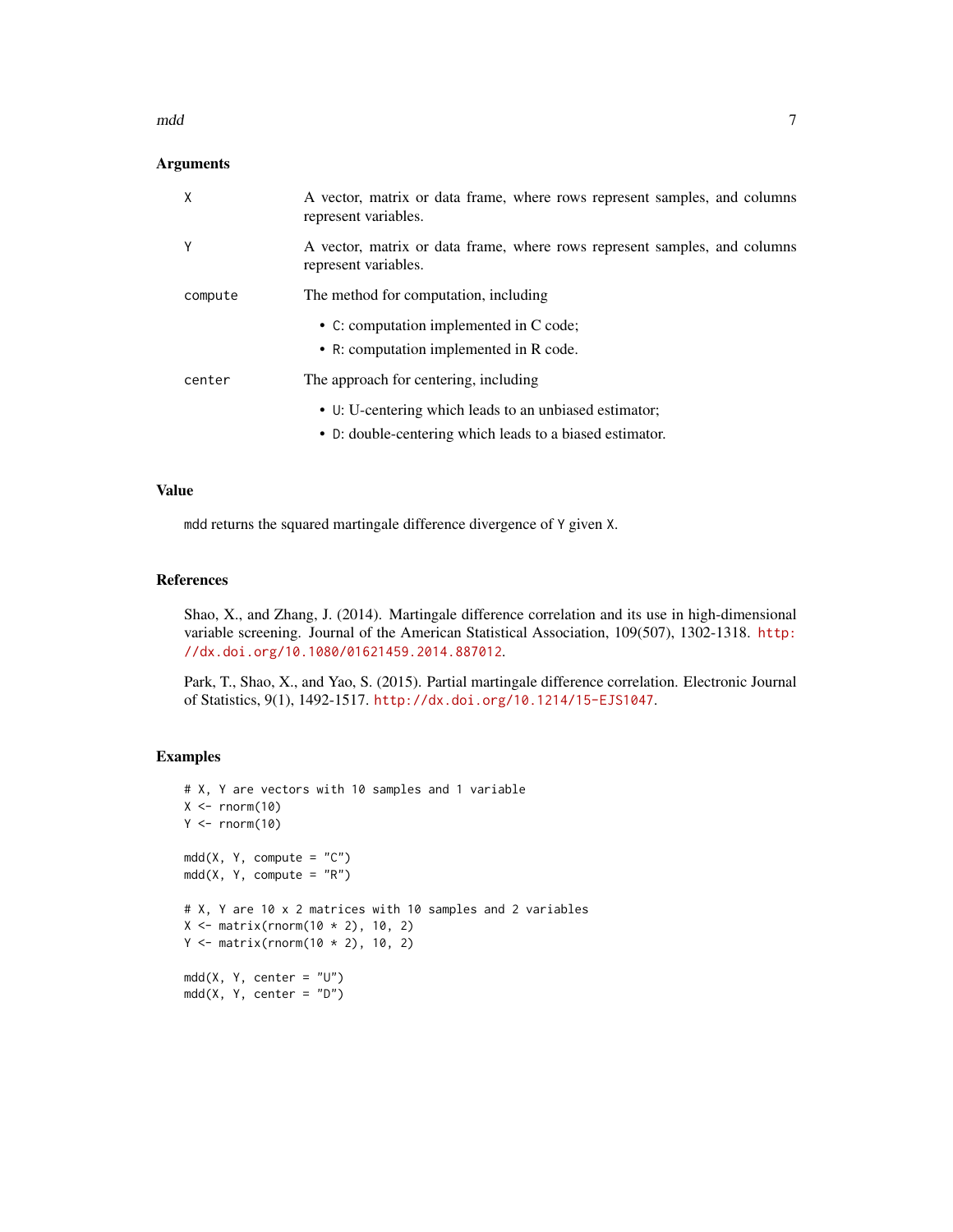#### <span id="page-7-0"></span>Description

mddm extends martingale difference divergence from a scalar to a matrix. It encodes the linear combinations of all univariate components in Y that are conditionally mean independent of X. Only the double-centering approach is applied.

#### Usage

 $mddm(X, Y, compute = "C")$ 

#### Arguments

| $\mathsf{x}$ | A vector, matrix or data frame, where rows represent samples, and columns<br>represent variables. |
|--------------|---------------------------------------------------------------------------------------------------|
| Y            | A vector, matrix or data frame, where rows represent samples, and columns<br>represent variables. |
| compute      | The method for computation, including                                                             |
|              | • C: computation implemented in C code;                                                           |
|              | • R: computation implemented in R code.                                                           |

#### Value

mddm returns the martingale difference divergence matrix of Y given X.

#### References

Lee, C. E., and Shao, X. (2017). Martingale Difference Divergence Matrix and Its Application to Dimension Reduction for Stationary Multivariate Time Series. Journal of the American Statistical Association, 1-14. <http://dx.doi.org/10.1080/01621459.2016.1240083>.

```
# X, Y are vectors with 10 samples and 1 variable
X \leftarrow \text{norm}(10)Y \leftarrow \text{norm}(10)mddm(X, Y, compute = "C")mddm(X, Y, compute = "R")# X, Y are 10 x 2 matrices with 10 samples and 2 variables
X \leq - matrix(rnorm(10 * 2), 10, 2)
Y \leq - matrix(rnorm(10 * 2), 10, 2)
mddm(X, Y, compute = "C")mddm(X, Y, compute = "R")
```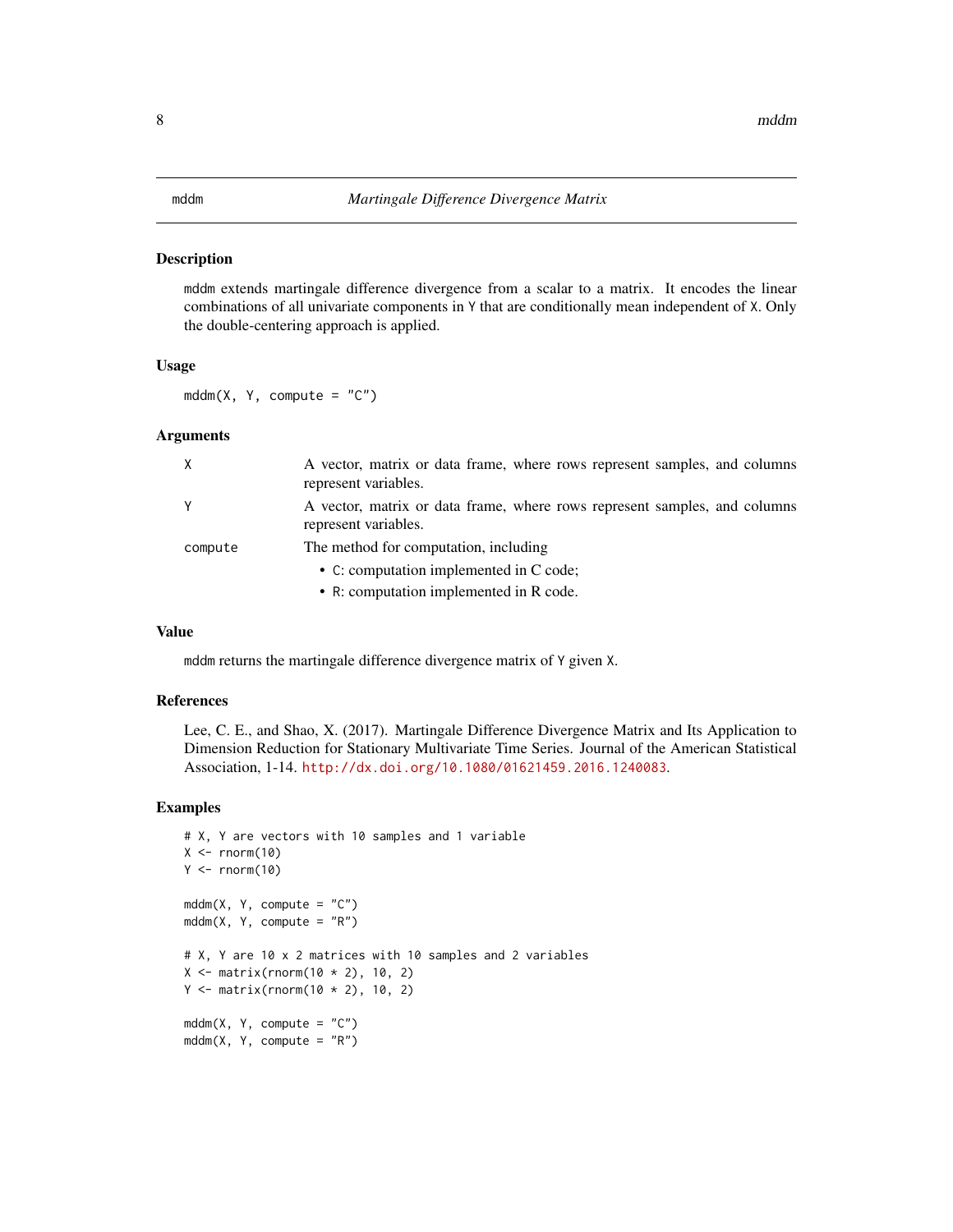#### <span id="page-8-0"></span>Description

mdm measures mutual dependence of all components in X, where each component contains one variable (univariate) or more variables (multivariate).

#### Usage

mdm(X, dim\_comp = NULL, dist\_comp = FALSE, type = "comp\_simp")

#### Arguments

| X           | A matrix or data frame, where rows represent samples, and columns represent<br>variables.                                            |
|-------------|--------------------------------------------------------------------------------------------------------------------------------------|
| $dim\_comp$ | The numbers of variables contained by all components in X. If omitted, each<br>component is assumed to contain exactly one variable. |
| dist_comp   | Logical. If TRUE, the distances between all components from all samples in X<br>will be returned.                                    |
| type        | The type of mutual dependence measures, including                                                                                    |
|             | • asym_dcov: asymmetric measure $\mathcal{R}_n$ based on distance covariance $\mathcal{V}_n$ ;                                       |
|             | • sym_dcov: symmetric measure $S_n$ based on distance covariance $V_n$ ;                                                             |
|             | • comp: complete measure $\mathcal{Q}_n$ based on complete V-statistics;                                                             |
|             | • comp_simp: simplified complete measure $Q_n^*$ based on incomplete V-statistics;                                                   |
|             | • asym_comp: asymmetric measure $\mathcal{J}_n$ based on complete measure $\mathcal{Q}_n$ ;                                          |
|             | • asym_comp_simp: simplified asymmetric measure $\mathcal{J}_n^*$ based on simplified<br>complete measure $\mathcal{Q}_n^*$ ;        |
|             | • sym_comp: symmetric measure $\mathcal{I}_n$ based on complete measure $\mathcal{Q}_n$ ;                                            |
|             | • sym_comp_simp: simplified symmetric measure $\mathcal{I}_n^{\star}$ based on simplified<br>complete measure $\mathcal{Q}_n^*$ .    |
|             | From experiments, asym_dcov, sym_dcov, comp_simp are recommended.                                                                    |
|             |                                                                                                                                      |

#### Value

mdm returns a list including the following components:

| stat | The value of the mutual dependence measure.            |
|------|--------------------------------------------------------|
| dist | The distances between all components from all samples. |

#### References

Jin, Z., and Matteson, D. S. (2017). Generalizing Distance Covariance to Measure and Test Multivariate Mutual Dependence. arXiv preprint arXiv:1709.02532. [https://arxiv.org/abs/1709.](https://arxiv.org/abs/1709.02532) [02532](https://arxiv.org/abs/1709.02532).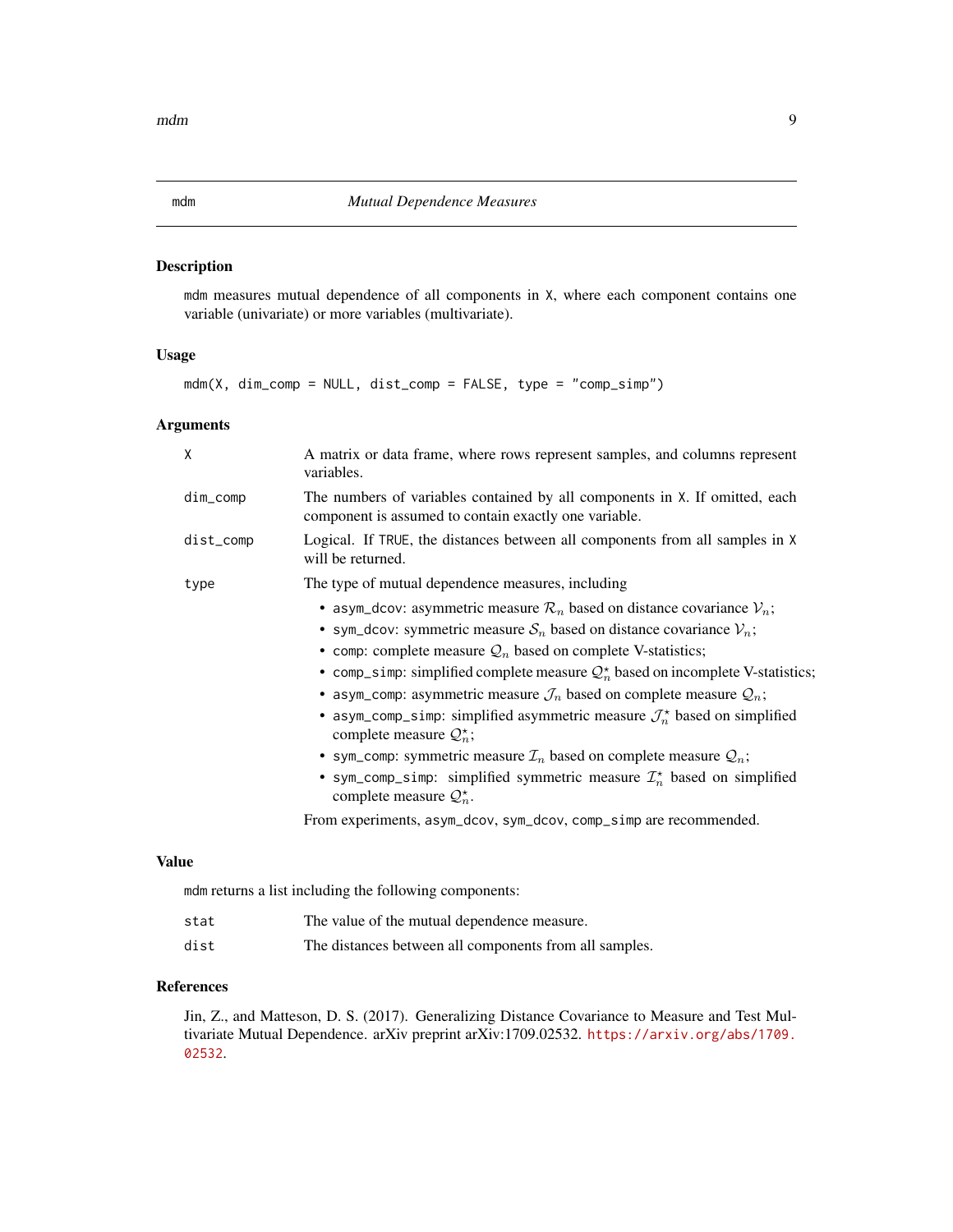#### Examples

```
# X is a 10 x 3 matrix with 10 samples and 3 variables
X \leq matrix(rnorm(10 * 3), 10, 3)
# assume X = (X1, X2) where X1 is 1-dim, X2 is 2-dim
mdm(X, dim_{\text{comp}} = c(1, 2), type = "asym_dcov")
# assume X = (X1, X2) where X1 is 2-dim, X2 is 1-dim
mdm(X, dim_{\text{comp}} = c(2, 1), type = "sym_dcov")
# assume X = (X1, X2, X3) where X1 is 1-dim, X2 is 1-dim, X3 is 1-dim
mdm(X, dim_{\text{comp}} = c(1, 1, 1), type = "comp_simp")
```
mdm\_ica *Independent Component Analysis via Mutual Dependence Measures*

#### Description

mdm\_ica performs independent component analysis by minimizing mutual dependence measures of all univariate components in X.

#### Usage

```
mdm\_ica(X, num\_lhs = NULL, type = "comp", num\_bo = NULL, kernel = "exp",algo = "par")
```
### Arguments

| X       | A matrix or data frame, where rows represent samples, and columns represent<br>components.                                                                                                                                                                                                          |
|---------|-----------------------------------------------------------------------------------------------------------------------------------------------------------------------------------------------------------------------------------------------------------------------------------------------------|
| num_lhs | The number of points generated by Latin hypercube sampling. If omitted, an<br>adaptive number is used.                                                                                                                                                                                              |
| type    | The type of mutual dependence measures, including<br>• asym: asymmetric measure $\mathcal{R}_n$ based on distance covariance $\mathcal{V}_n$ ;                                                                                                                                                      |
|         | • sym: symmetric measure $S_n$ based on distance covariance $V_n$ ;<br>• comp: simplified complete measure $\mathcal{Q}_n^*$ based on incomplete V-statistics;<br>• dhsic: d-variable Hilbert–Schmidt independence criterion $dHSLCn$ based<br>on Hilbert–Schmidt independence criterion $HSIC_n$ . |
| num_bo  | The number of points evaluated by Bayesian optimization.                                                                                                                                                                                                                                            |
| kernel  | The kernel of the underlying Gaussian process in Bayesian optimization, includ-<br>ing                                                                                                                                                                                                              |
|         | • exp: squared exponential kernel;                                                                                                                                                                                                                                                                  |
|         | • mat: Matern $5/2$ kernel.                                                                                                                                                                                                                                                                         |
| algo    | The algorithm of optimization, including                                                                                                                                                                                                                                                            |
|         | • def: deflation algorithm, where the components are extracted one at a time;<br>• par: parallel algorithm, where the components are extracted simultane-<br>ously.                                                                                                                                 |

<span id="page-9-0"></span>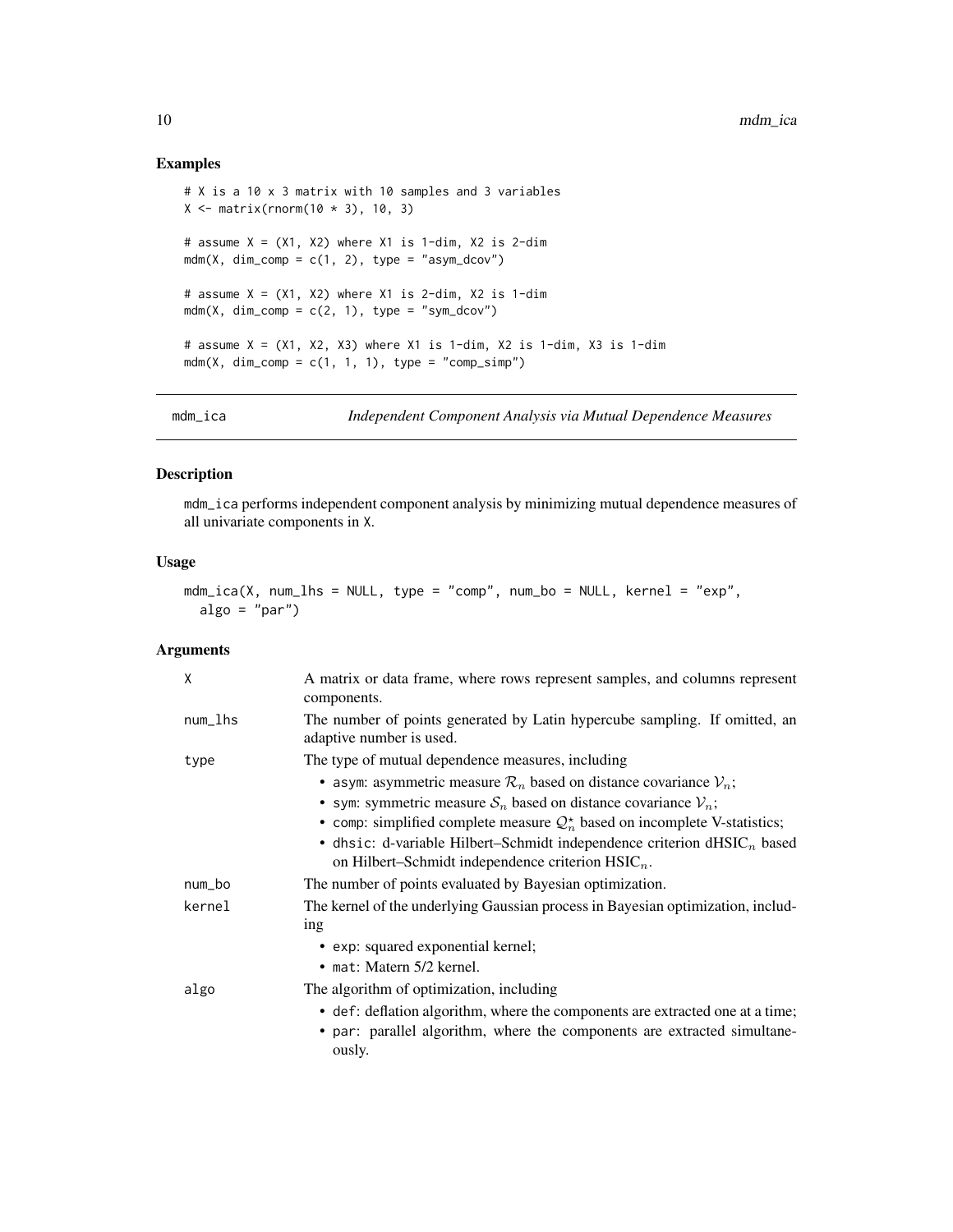#### <span id="page-10-0"></span>mdm\_test 11

#### Value

mdm\_ica returns a list including the following components:

| theta | The rotation angles of the estimated unmixing matrix.         |
|-------|---------------------------------------------------------------|
| W     | The estimated unmixing matrix.                                |
| obi   | The objective value of the estimated independence components. |
|       | The estimated independence components.                        |

#### References

Jin, Z., and Matteson, D. S. (2017). Generalizing Distance Covariance to Measure and Test Multivariate Mutual Dependence. arXiv preprint arXiv:1709.02532. [https://arxiv.org/abs/1709.](https://arxiv.org/abs/1709.02532) [02532](https://arxiv.org/abs/1709.02532).

Pfister, N., et al. (2018). Kernel-based tests for joint independence. Journal of the Royal Statistical Society: Series B (Statistical Methodology), 80(1), 5-31. [http://dx.doi.org/10.1111/rssb.](http://dx.doi.org/10.1111/rssb.12235) [12235](http://dx.doi.org/10.1111/rssb.12235).

#### Examples

```
# X is a 10 x 3 matrix with 10 samples and 3 components
X \leq - matrix(rnorm(10 * 3), 10, 3)
# deflation algorithm
mdm_ica(X, type = "asym", algo = "def")
# parallel algorithm
mdm\_ica(X, type = "asym", algo = "par")## Not run:
# bayesian optimization with exponential kernel
mdm\_ica(X, type = "sym", num\_bo = 1, kernel = "exp", algo = "par")# bayesian optimization with matern kernel
mdm\_ica(X, type = "comp", num\_bo = 1, Kernel = "mat", algo = "par")## End(Not run)
```
mdm\_test *Mutual Independence Tests*

#### Description

mdm\_test tests mutual independence of all components in X, where each component contains one variable (univariate) or more variables (multivariate). All tests are implemented as permutation tests.

#### Usage

```
mdm_test(X, dim_comp = NULL, num_perm = NULL, type = "comp_simp")
```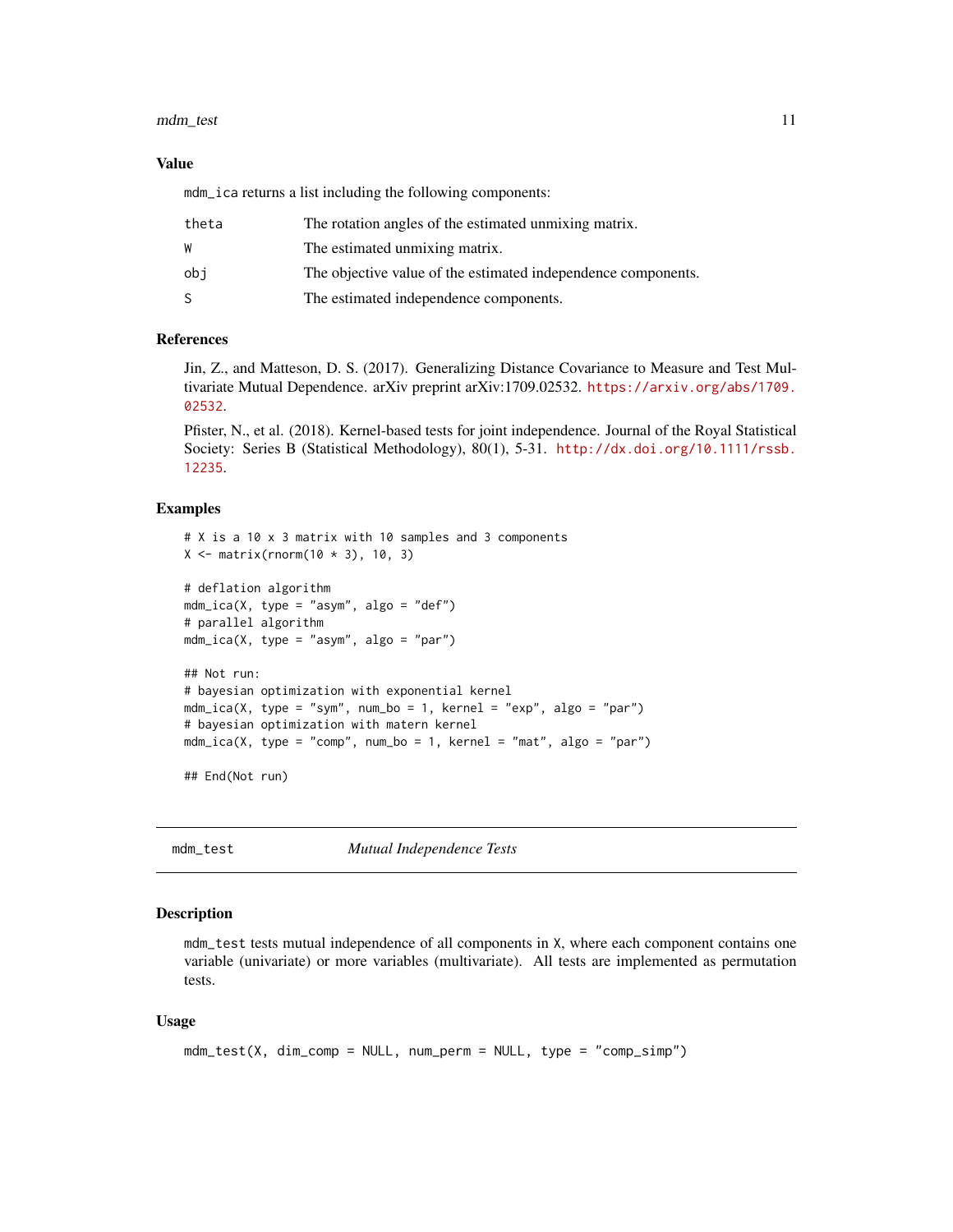### Arguments

| X        | A matrix or data frame, where rows represent samples, and columns represent<br>variables.                                                                                                                                                                                                                                                                                                                                                                                                                                                                                                                                                                                                                                                                                                                |
|----------|----------------------------------------------------------------------------------------------------------------------------------------------------------------------------------------------------------------------------------------------------------------------------------------------------------------------------------------------------------------------------------------------------------------------------------------------------------------------------------------------------------------------------------------------------------------------------------------------------------------------------------------------------------------------------------------------------------------------------------------------------------------------------------------------------------|
| dim_comp | The numbers of variables contained by all components in X. If omitted, each<br>component is assumed to contain exactly one variable.                                                                                                                                                                                                                                                                                                                                                                                                                                                                                                                                                                                                                                                                     |
| num_perm | The number of permutation samples drawn to approximate the asymptotic dis-<br>tributions of mutual dependence measures. If omitted, an adaptive number is<br>used.                                                                                                                                                                                                                                                                                                                                                                                                                                                                                                                                                                                                                                       |
| type     | The type of mutual dependence measures, including                                                                                                                                                                                                                                                                                                                                                                                                                                                                                                                                                                                                                                                                                                                                                        |
|          | • asym_dcov: asymmetric measure $\mathcal{R}_n$ based on distance covariance $\mathcal{V}_n$ ;<br>• sym_dcov: symmetric measure $S_n$ based on distance covariance $V_n$ ;<br>• comp: complete measure $\mathcal{Q}_n$ based on complete V-statistics;<br>• comp_simp: simplified complete measure $Q_n^*$ based on incomplete V-statistics;<br>• asym_comp: asymmetric measure $\mathcal{J}_n$ based on complete measure $\mathcal{Q}_n$ ;<br>• asym_comp_simp: simplified asymmetric measure $\mathcal{J}_n^*$ based on simplified<br>complete measure $\mathcal{Q}_n^*$ ;<br>• sym_comp: symmetric measure $\mathcal{I}_n$ based on complete measure $\mathcal{Q}_n$ ;<br>• sym_comp_simp: simplified symmetric measure $\mathcal{I}_n^*$ based on simplified<br>complete measure $\mathcal{Q}_n^*$ . |
|          | From experiments, asym_dcov, sym_dcov, comp_simp are recommended.                                                                                                                                                                                                                                                                                                                                                                                                                                                                                                                                                                                                                                                                                                                                        |
|          |                                                                                                                                                                                                                                                                                                                                                                                                                                                                                                                                                                                                                                                                                                                                                                                                          |

#### Value

mdm\_test returns a list including the following components:

| stat | The value of the mutual dependence measure.  |
|------|----------------------------------------------|
| pval | The p-value of the mutual independence test. |

#### References

Jin, Z., and Matteson, D. S. (2017). Generalizing Distance Covariance to Measure and Test Multivariate Mutual Dependence. arXiv preprint arXiv:1709.02532. [https://arxiv.org/abs/1709.](https://arxiv.org/abs/1709.02532) [02532](https://arxiv.org/abs/1709.02532).

```
## Not run:
# X is a 10 x 3 matrix with 10 samples and 3 variables
X \leq - matrix(rnorm(10 * 3), 10, 3)
# assume X = (X1, X2) where X1 is 1-dim, X2 is 2-dim
mdm_test(X, dim_comp = c(1, 2), type = "asym_dcov")
# assume X = (X1, X2) where X1 is 2-dim, X2 is 1-dim
mdm_test(X, dim_comp = c(2, 1), type = "sym_dcov")
# assume X = (X1, X2, X3) where X1 is 1-dim, X2 is 1-dim, X3 is 1-dim
```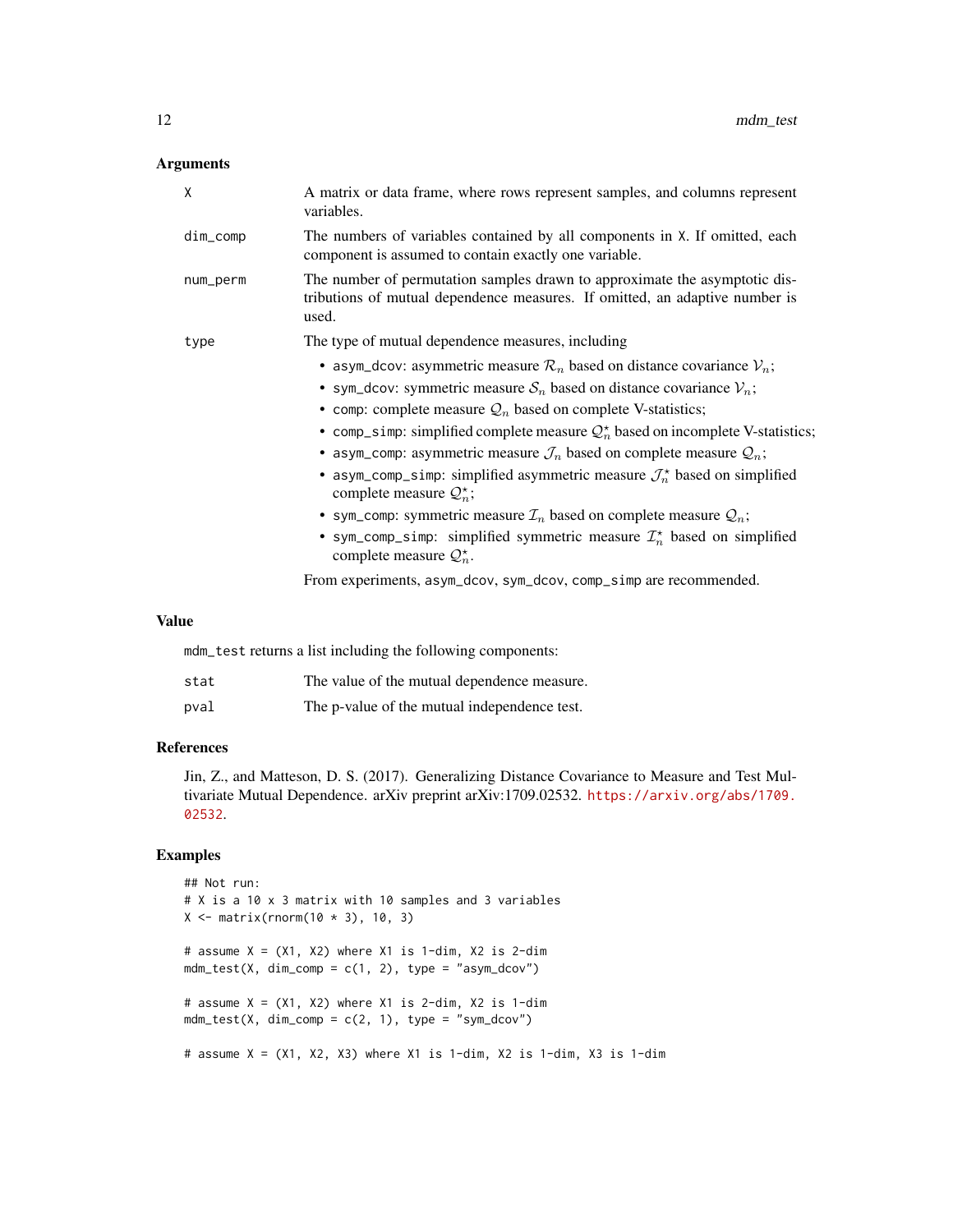#### <span id="page-12-0"></span>pmdc the contract of the contract of the contract of the contract of the contract of the contract of the contract of the contract of the contract of the contract of the contract of the contract of the contract of the contr

```
mdm_test(X, dim_comp = c(1, 1, 1), type = "comp_simp")
## End(Not run)
```
pmdc *Partial Martingale Difference Correlation*

### Description

pmdc measures conditional mean dependence of Y given X adjusting for the dependence on Z, where each contains one variable (univariate) or more variables (multivariate). Only the U-centering approach is applied.

#### Usage

pmdc(X, Y, Z)

#### Arguments

| Χ | A vector, matrix or data frame, where rows represent samples, and columns<br>represent variables. |
|---|---------------------------------------------------------------------------------------------------|
|   | A vector, matrix or data frame, where rows represent samples, and columns<br>represent variables. |
|   | A vector, matrix or data frame, where rows represent samples, and columns<br>represent variables. |

#### Value

pmdc returns the squared partial martingale difference correlation of Y given X adjusting for the dependence on Z.

#### References

Park, T., Shao, X., and Yao, S. (2015). Partial martingale difference correlation. Electronic Journal of Statistics, 9(1), 1492-1517. <http://dx.doi.org/10.1214/15-EJS1047>.

#### Examples

```
# X, Y, Z are 10 x 2 matrices with 10 samples and 2 variables
X \leq matrix(rnorm(10 * 2), 10, 2)
Y \leq - matrix(rnorm(10 * 2), 10, 2)
Z \leq - matrix(rnorm(10 * 2), 10, 2)
```
pmdc(X, Y, Z)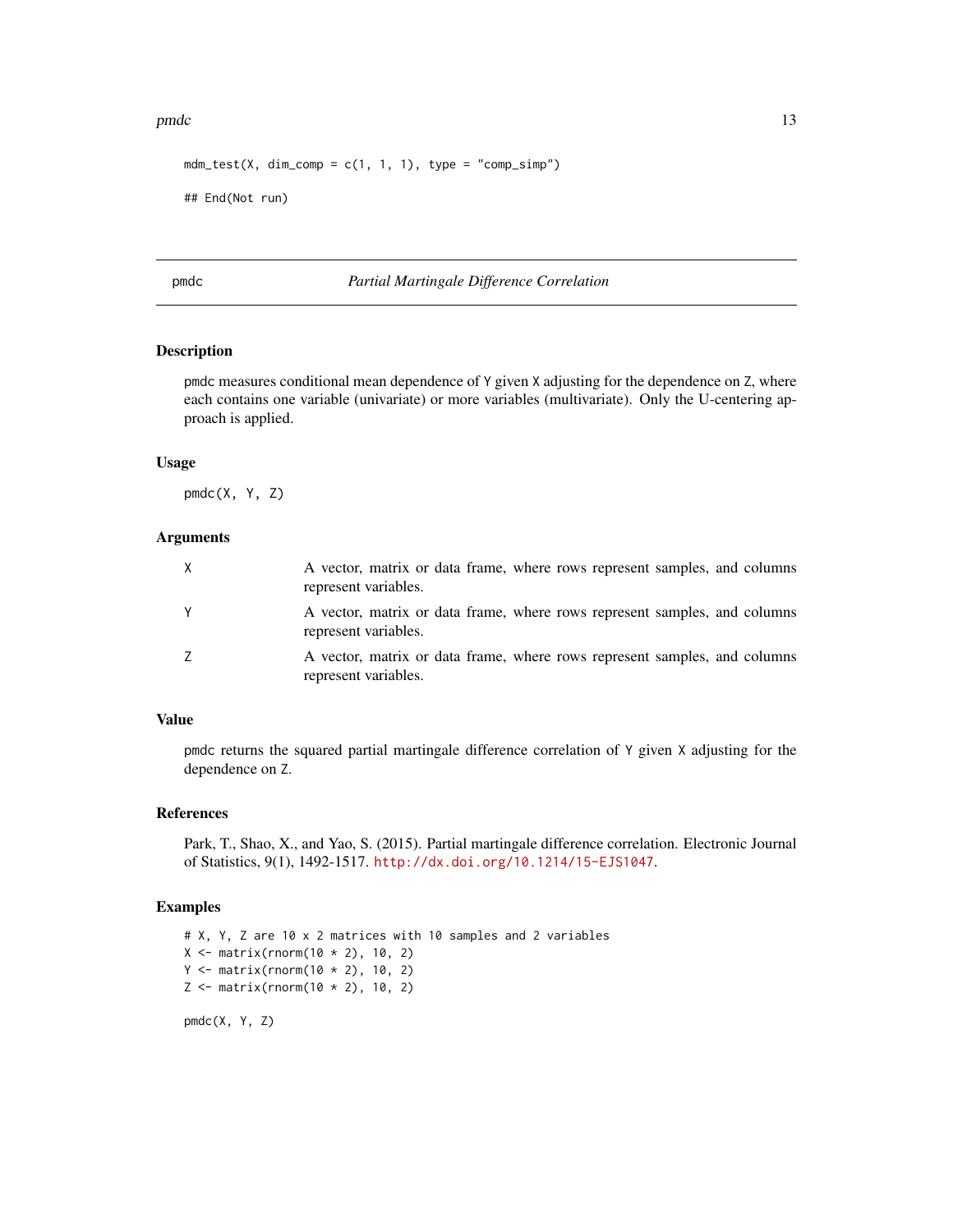#### <span id="page-13-0"></span>Description

pmdd measures conditional mean dependence of Y given X adjusting for the dependence on Z, where each contains one variable (univariate) or more variables (multivariate). Only the U-centering approach is applied.

#### Usage

pmdd(X, Y, Z)

#### Arguments

| X | A vector, matrix or data frame, where rows represent samples, and columns<br>represent variables. |
|---|---------------------------------------------------------------------------------------------------|
| Y | A vector, matrix or data frame, where rows represent samples, and columns<br>represent variables. |
| Z | A vector, matrix or data frame, where rows represent samples, and columns<br>represent variables. |

#### Value

pmdd returns the squared partial martingale difference divergence of Y given X adjusting for the dependence on Z.

#### References

Park, T., Shao, X., and Yao, S. (2015). Partial martingale difference correlation. Electronic Journal of Statistics, 9(1), 1492-1517. <http://dx.doi.org/10.1214/15-EJS1047>.

```
# X, Y, Z are vectors with 10 samples and 1 variable
X \leftarrow \text{norm}(10)Y \le - rnorm(10)Z \leftarrow \text{norm}(10)pmdd(X, Y, Z)
# X, Y, Z are 10 x 2 matrices with 10 samples and 2 variables
X \leq - matrix(rnorm(10 * 2), 10, 2)
Y \le matrix(rnorm(10 * 2), 10, 2)
Z \leq - matrix(rnorm(10 * 2), 10, 2)
pmdd(X, Y, Z)
```